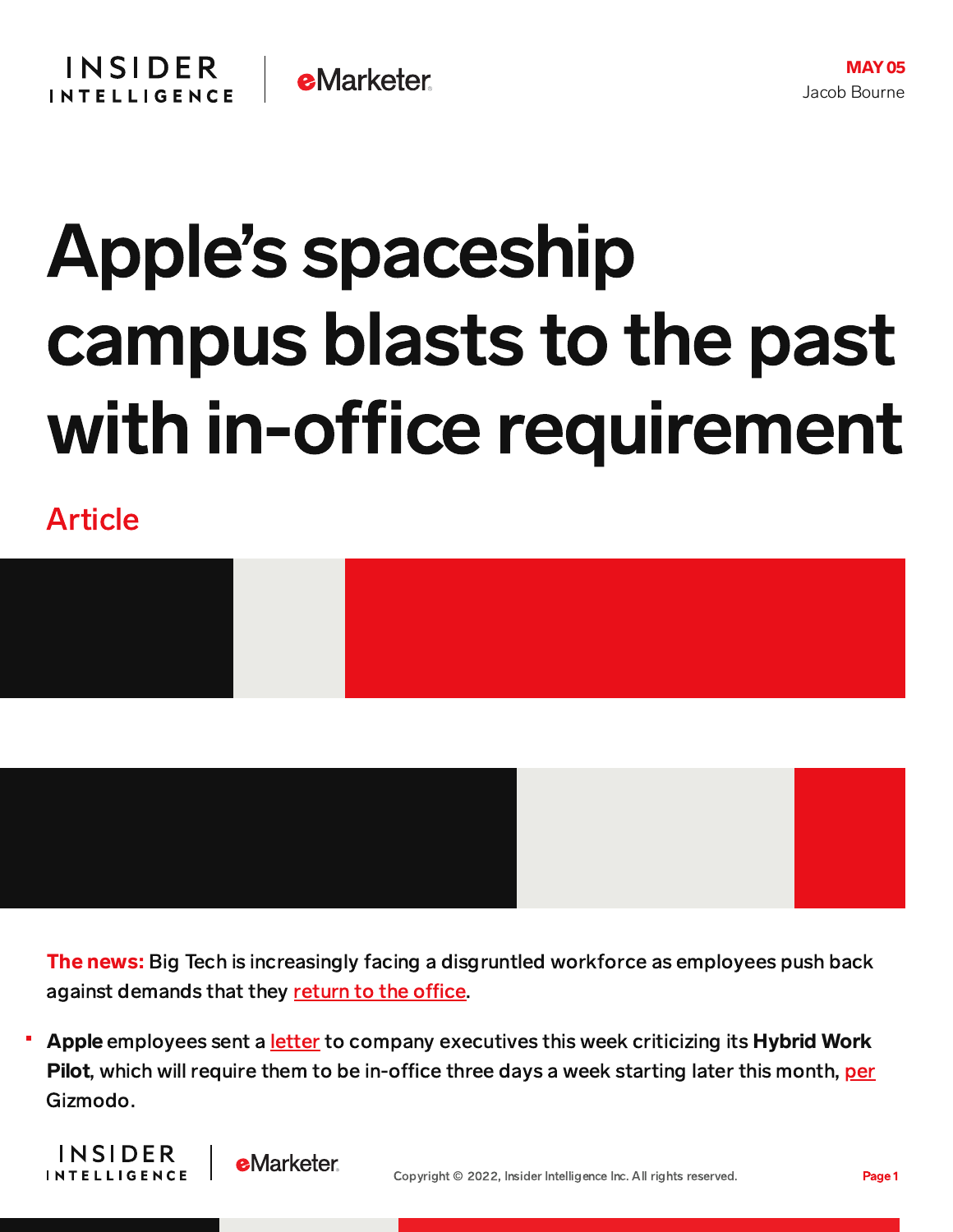- The letter accused the company of devaluing worker flexibility and creating a policy "driven by fear" of losing control over the workforce.
- 76% of Apple workers said they're dissatisfied with the return-to-work policy, according to an April survey conducted by Blind, [per](https://fortune.com/2022/05/02/apple-workers-unhappy-return-to-the-office-hybrid-work-pandemic/) Fortune. Fifty-six percent said they're thinking about leaving the company because of it.

How we got here: After two years of the coronavirus pandemic, the world has changed to accommodate a large remote workforce. Companies that now want employees back in offices are pushing against a new reality that prioritizes flexibility and less commuting.

- Although companies justify in-person policies by claiming it fosters more collaboration, Apple employees have complained about a **"**siloed**"** environment where people have few opportunities to interact beyond their core teams.
- In addition to Apple workers resisting loss of remote work freedoms, back to-office also means back to battling traffic, which can amount to hours of time lost every day.
- Although office [perks](https://www.nytimes.com/2022/04/12/technology/rto-return-office-technology.html) like free food, swag, and ping pong may have been desirable in the past, changed expectations and aspirations have elevated remote work on the perk hierarchy.
- From Big Tech's perspective, its real estate spending [sprees—](https://content-na2.emarketer.com/google-spend-9-5b-this-year-on-us-offices-data-centers)including Apple's \$5 billion [Apple](https://www.therichest.com/luxury-architecture/apple-park-campus-inside/) Park campus—need bodies to justify the expenses. Additionally, companies like Apple, Google, and Microsoft are likely enacting their in-person policies because of a desire to carve a distinct company culture.

A more tech-focused path: It's ironic that companies that helped enable the shift to a more distributed workforce are going against the grain of their tech creations—and potentially productivity.

- Although research about the costs and benefits of remote work are mixed, one [study](https://nbloom.people.stanford.edu/sites/g/files/sbiybj4746/f/wfh.pdf) found that employees who work from home are 13% more productive than office workers, [per](https://observer.com/2022/04/big-tech-and-finance-companies-want-workers-to-return-even-if-its-not-good-for-business/) Observer.
- With the backdrop of [organizing](https://content-na2.emarketer.com/growing-labor-movement-dealt-blow-with-amazon-warehouse-loss) tech workers and many [considering](https://content-na2.emarketer.com/great-resignation-disrupting-tech-industry) other employment, Big Tech could instead stay on the cutting edge of innovation by improving remote working technologies while still retaining talent.

The opportunity: In the event that Big Tech decides to stay the in-person course, smaller businesses, startups, and those [outside](https://www.nytimes.com/2022/04/23/business/dealbook/remote-work-tech.html) of Silicon Valley and other tech hubs could gain an

**INSIDER** 

**INTELLIGENCE** 

**eMarketer**